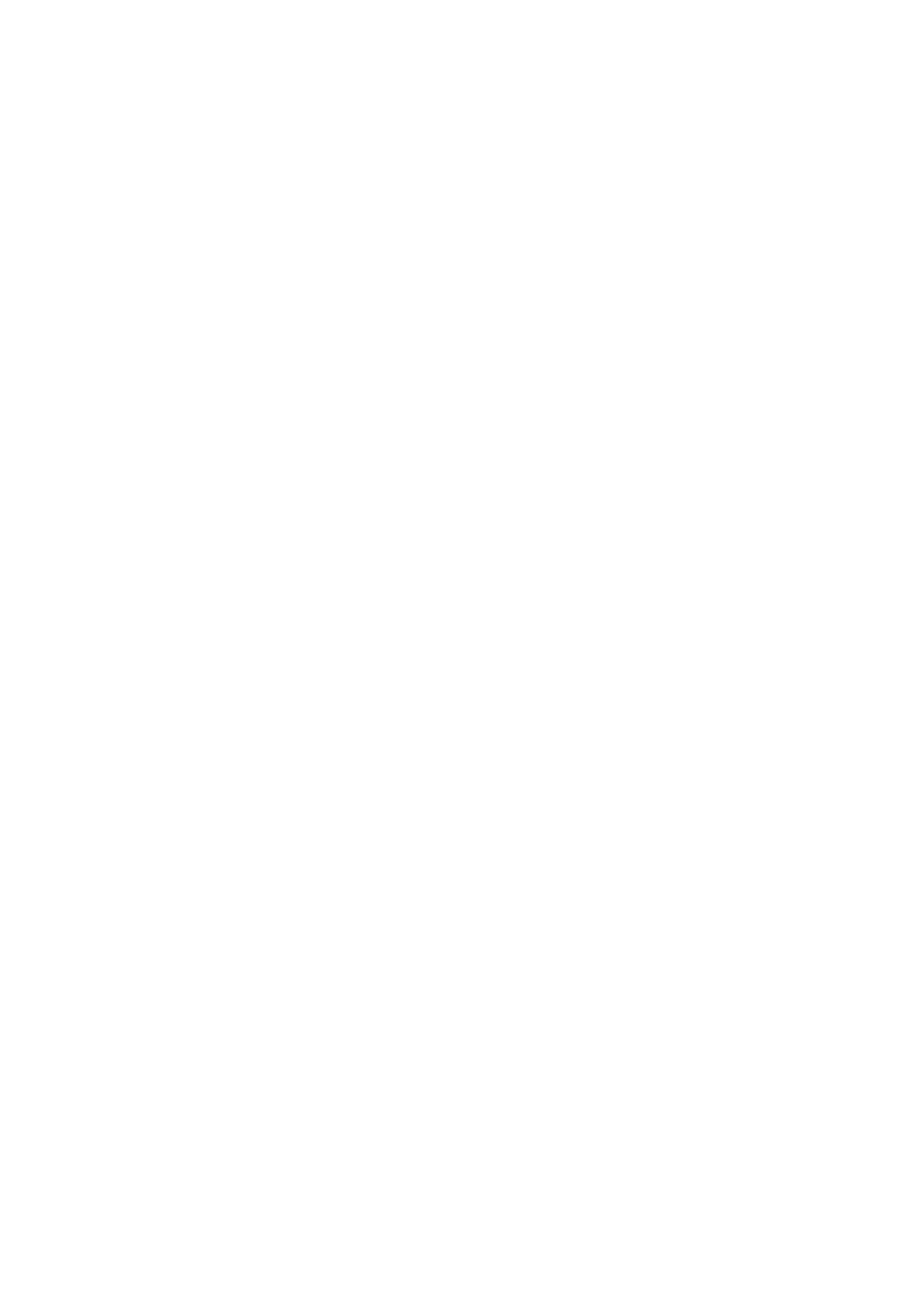### **Revision History**

| Doc.Rev. | Date      | <b>Remarks</b>                  |  |
|----------|-----------|---------------------------------|--|
| 1.2      | Dec 2017  | Update softMC link use softMC 3 |  |
| $1.1\,$  | July 2016 | Minor updates                   |  |
| 1.0      | Jan. 2015 | Initial release                 |  |

### **Copyright Notice**

© 2017 Servotronix Motion Control Ltd.

All rights reserved. No part of this work may be reproduced or transmitted in any form or by any means without prior written permission of Servotronix.

#### **Disclaimer**

This product documentation was accurate and reliable at the time of its release. Servotronix Motion Control Ltd. reserves the right to change the specifications of the product described in this manual without notice at any time.

#### **Trademarks**

All marks in this manual are the property of their respective owners.

#### **Contact Information**

Servotronix Motion Control Ltd. 21C Yagia Kapayim Street Petach Tikva 49130, Israel Tel: +972 (3) 927 3800 Fax: +972 (3) 922 8075 Website: [www.servotronix.com](http://www.servotronix.com/) 

### **Technical Support**

If you need assistance with the installation and configuration of the softMC controller, contact Servotronix technical support: [tech.support@servotronix.com](mailto:tech.support@servotronix.com)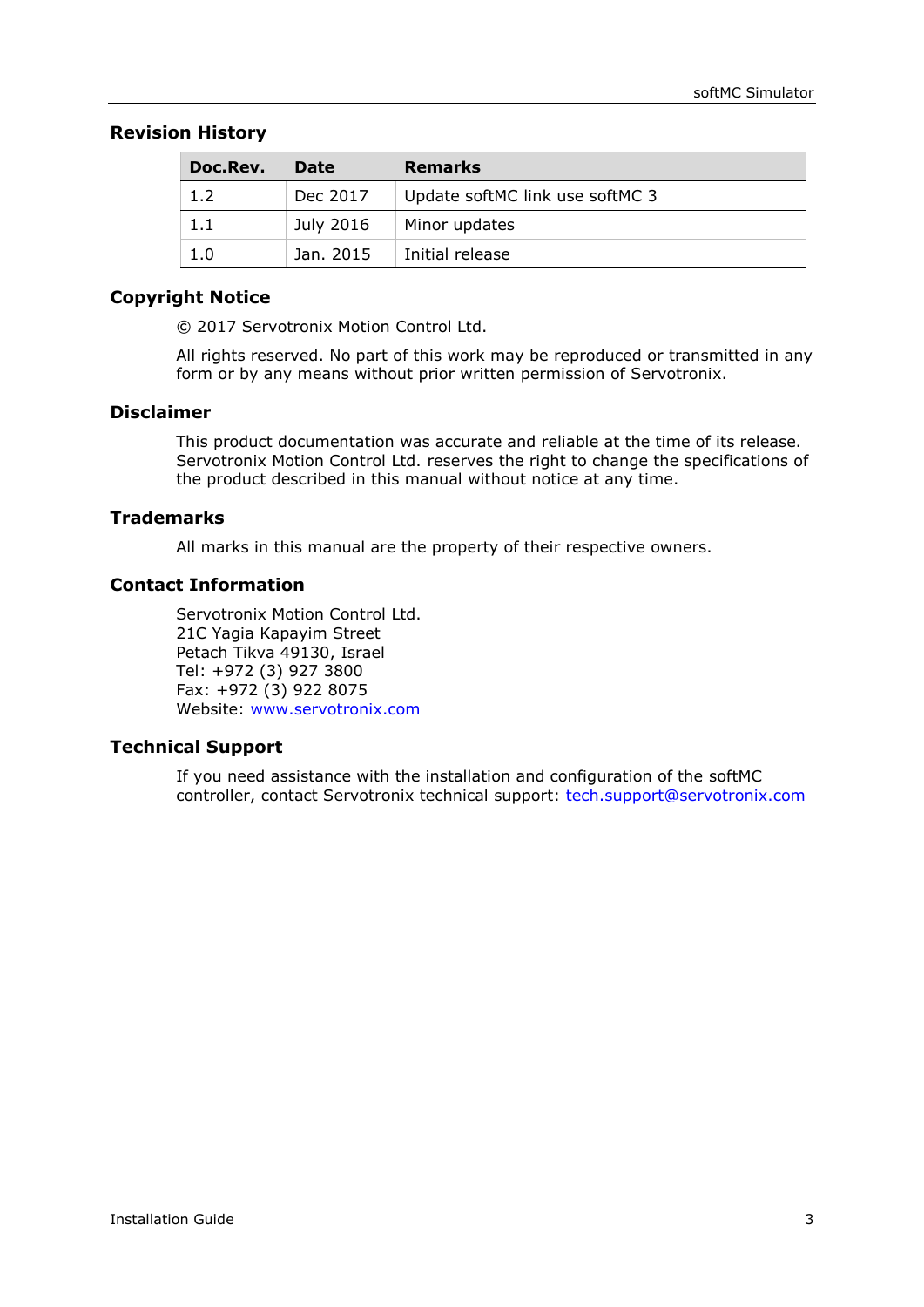# **Contents**

| 1 Introduction |  |
|----------------|--|
|                |  |
|                |  |
|                |  |
|                |  |
|                |  |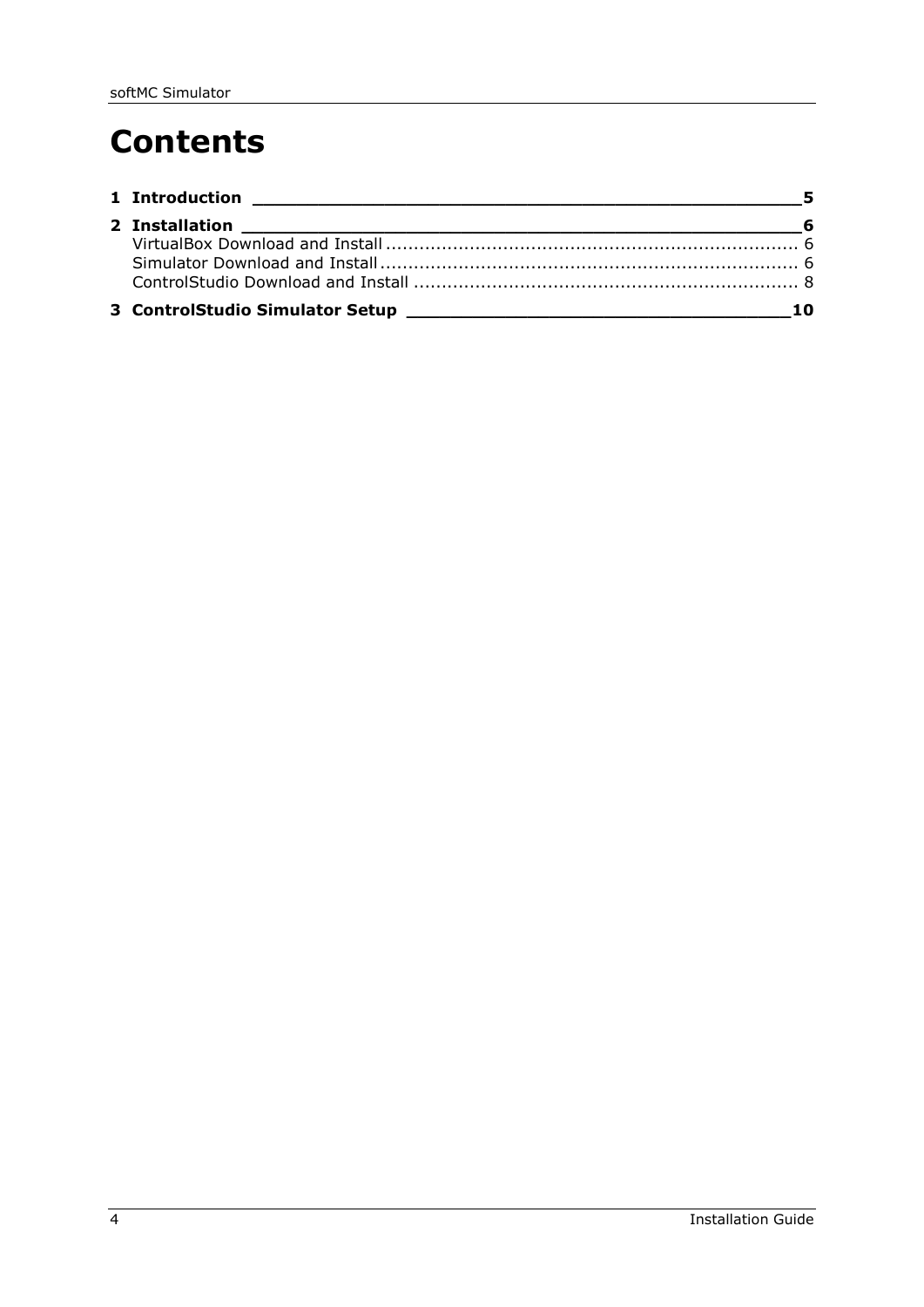## <span id="page-4-0"></span>**1 Introduction**

**softMC Simulator** is a software package that allows you to work on a simulated softMC using only a PC, without requiring any other hardware.

This document describes the procedure for installing the softMC Simulator.

The installation has three components:

**VirtualBox.** An Oracle product, this is a cross-platform virtualization application for x86-based systems.

Cross-platform means it installs on Windows, Linux, Mac OS X and Solaris x86 computers. Virtualization software means that you can create and run multiple virtual machines (VM), running different operating systems, on the same computer at the same time.

Since the softMC is a Linux-based system, the Oracle VirtualBox allows you to simulate the softMC on a PC.

- **softMC Controller Simulator** (called **softMC SIM**). This is the virtual machine that simulates the softMC.
- **ControlStudio** software by Servotronix. This is a development tool for motion applications. It contains a programming editor, data recorder, debugger and monitoring tools.

This is the same software that is used with actual hardware. If it is already installed on your PC, you do not need to reinstall.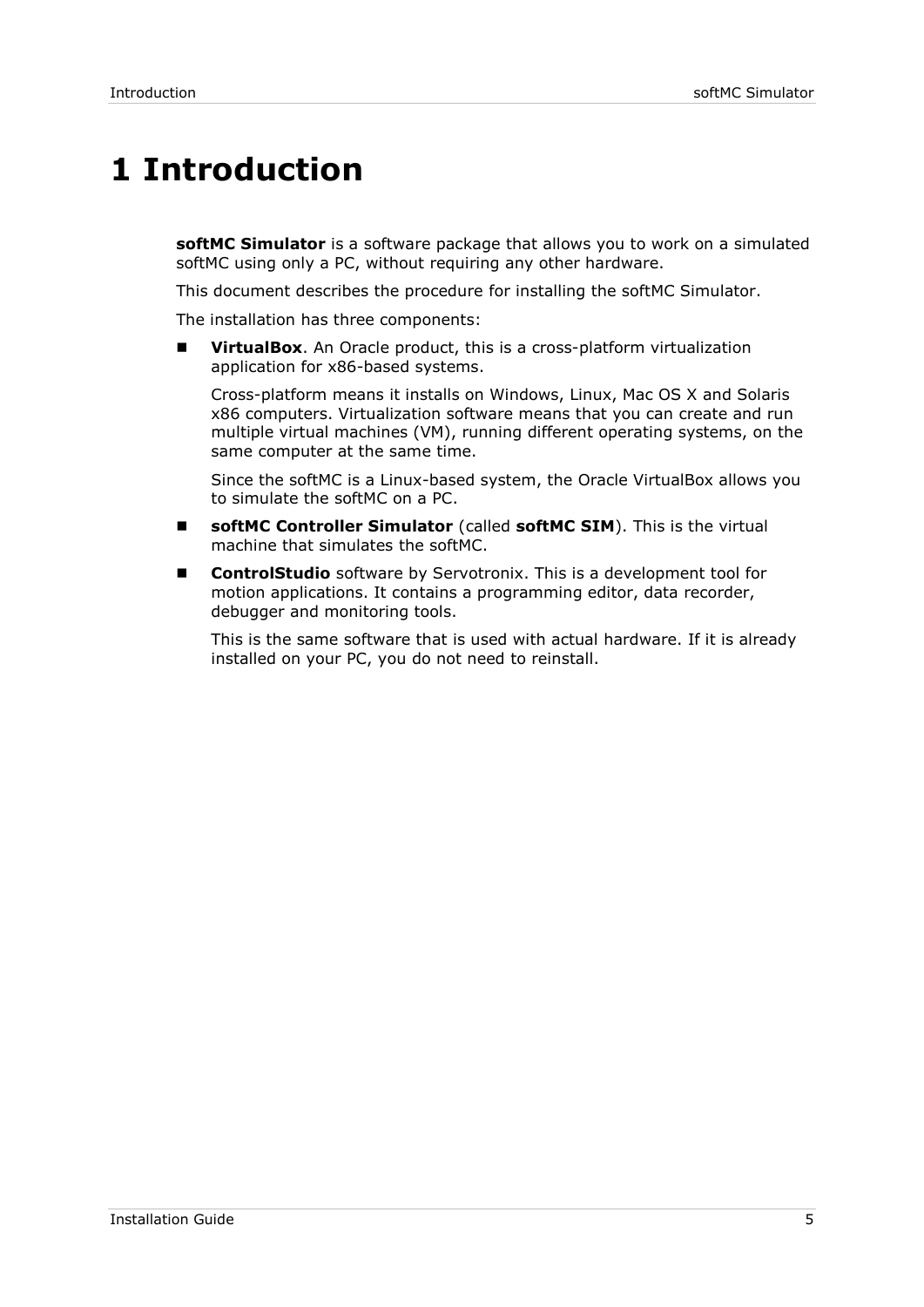# <span id="page-5-0"></span>**2 Installation**

### <span id="page-5-1"></span>**VirtualBox Download and Install**

- **1.** Go to the VirtualBox Download page: <https://www.virtualbox.org/wiki/Downloads>
- **2.** From the list of VirtualBox platform packages, download the install package suitable for your operation system; for example **VirtualBox X.x.xx for Windows hosts.**
- **3.** Install the VirtualBox.

If the VM VirtualBox Manager opens at the end of the installation, close it before continuing to the next stage of the installation.

### <span id="page-5-2"></span>**Simulator Download and Install**

- **1.** Go the softMC Simulator page on the Servotronix website: <http://www.servotronix.com/product/softmc3-compact-motion-controller/> Note: download same simulator either from softMC 3 or softMC 7
- **2.** In the Downloads section, select the **Simulation** tab, and download the compressed Simulator installation file.
- **3.** Extract **softMC\_SIM.7z** to a separate folder.
- **4.** Double-click on the file **softMC\_SIM.vbox**.
- **5.** The Oracle VM VirtualBox Manager window opens.

A virtual machine named **softMC SIM** is now listed in the left pane.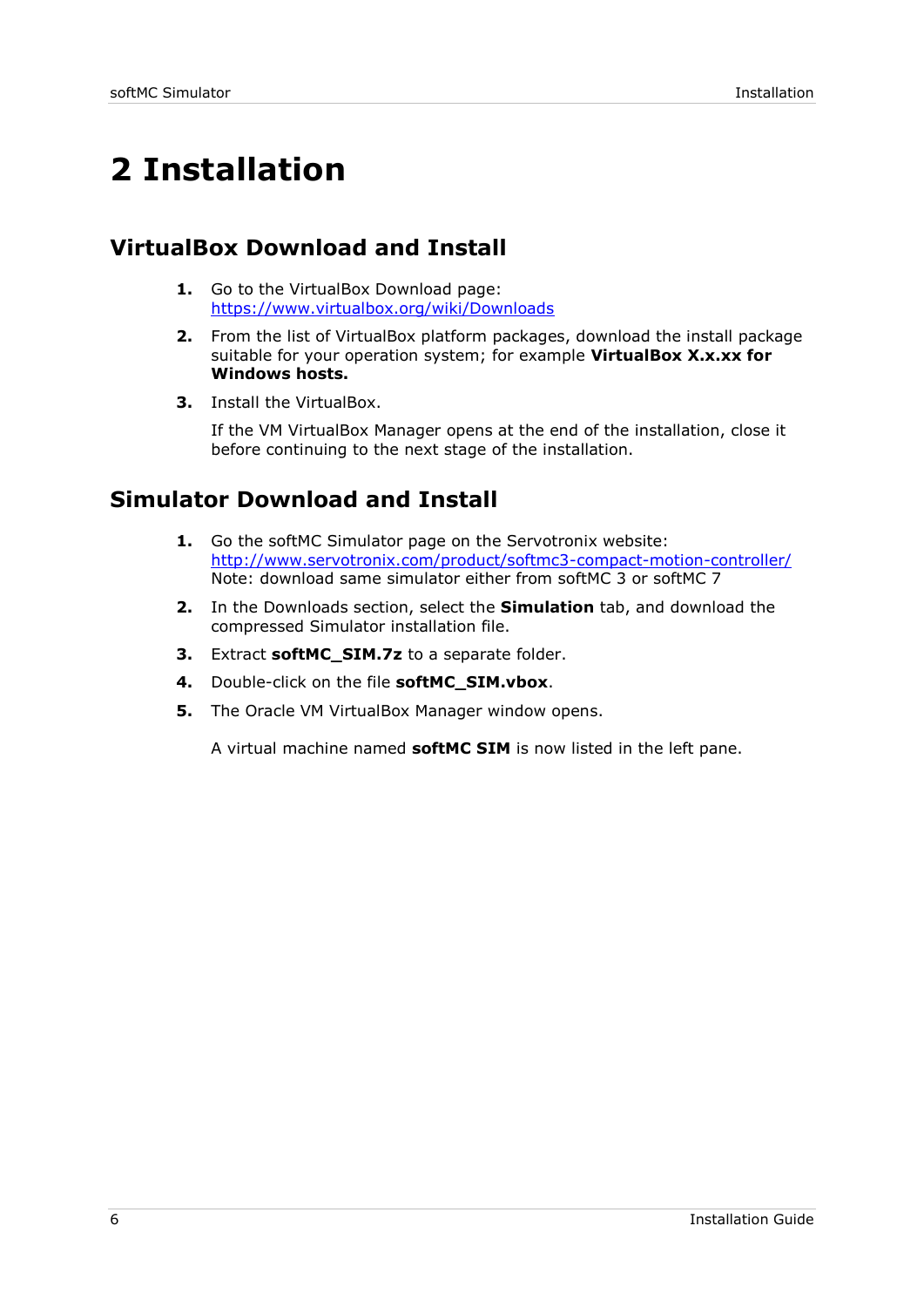| <b>No Oracle VM VirtualBox Manager</b>    |                                                                                                                                                                                                                                | $\mathbf{x}$<br><b>Contra La</b> |
|-------------------------------------------|--------------------------------------------------------------------------------------------------------------------------------------------------------------------------------------------------------------------------------|----------------------------------|
| Eile<br>Machine Help                      |                                                                                                                                                                                                                                |                                  |
| Settings Start Discard<br>New             |                                                                                                                                                                                                                                | <b>C</b> Details<br>Snapshots    |
| SoftMC SIM<br><b><i>O</i></b> Powered Off | General<br>圓                                                                                                                                                                                                                   | <b>Preview</b>                   |
| (2.6)                                     | SoftMC SIM<br>Name:<br>Operating System: Linux 2.6 / 3.x (32 bit)                                                                                                                                                              |                                  |
|                                           | ES.<br>System                                                                                                                                                                                                                  |                                  |
|                                           | Base Memory: 605 MB<br>Boot Order:<br>Floppy, CD/DVD, Hard Disk<br>Acceleration: VT-x/AMD-V, Nested Paging                                                                                                                     | SoftMC_SIM                       |
|                                           | $\blacksquare$<br><b>Display</b><br>Video Memory:<br>9 MB<br>Remote Desktop Server: Disabled<br>Disabled<br>Video Capture:                                                                                                     |                                  |
|                                           | ☞<br><b>Storage</b>                                                                                                                                                                                                            |                                  |
|                                           | Controller: IDE Controller<br><b>IDE Secondary Master:</b><br>[CD/DVD] Empty<br>Controller: SATA Controller<br>SATA Port 0:<br>MCHD_SIM-disk1.vdi (Normal, 137.00 MB)<br>SATA Port 1:<br>MCHD_SIM-disk2.vmdk (Normal, 1.03 GB) |                                  |
|                                           | F<br>Audio                                                                                                                                                                                                                     |                                  |
|                                           | Host Driver: Windows DirectSound<br>Controller:<br>ICH AC97                                                                                                                                                                    |                                  |
|                                           | ď<br><b>Network</b>                                                                                                                                                                                                            |                                  |
|                                           | Adapter 1: Intel PRO/1000 MT Desktop (Host-only Adapter, 'VirtualBox Host-Only Ethernet Adapter')                                                                                                                              |                                  |
|                                           | $\circ$ usB                                                                                                                                                                                                                    |                                  |
|                                           | Device Filters: 0 (0 active)                                                                                                                                                                                                   |                                  |
|                                           | <b>Shared folders</b>                                                                                                                                                                                                          |                                  |
|                                           | None                                                                                                                                                                                                                           |                                  |

- **6.** If **softMC SIM** is the only virtual machine in the list, it is automatically selected. If not, click to select.
- **7.** Click **Settings**, then select **Network**.
- **8.** In the Adapter 1 tab, make sure the **Host-only Adapter** is selected, as shown in the figure below.
- **9.** Click **OK** to close the Settings dialog box.

| $\Box$<br>General                                                                                                                                          | <b>Network</b>                                                                                                                                                                                      |
|------------------------------------------------------------------------------------------------------------------------------------------------------------|-----------------------------------------------------------------------------------------------------------------------------------------------------------------------------------------------------|
| 戻<br>System<br>모<br>Display<br>$\circledcirc$<br>Storage<br>Audio<br>æ<br>dP<br>Network<br><b>Serial Ports</b><br>♦<br><b>USB</b><br><b>Shared Folders</b> | Adapter <sub>1</sub><br>Adapter 2<br>Adapter 4<br>Adapter 3<br><b>V</b> Enable Network Adapter<br>Host-only Adapter<br>Attached to:<br>Name: VirtualBox Host-Only Ethernet Adapter<br>▼<br>Advanced |
|                                                                                                                                                            |                                                                                                                                                                                                     |

10. Activate the virtual softMC: click the green Start button on the toolbar. The virtual machine starts and the softMC boot sequence runs.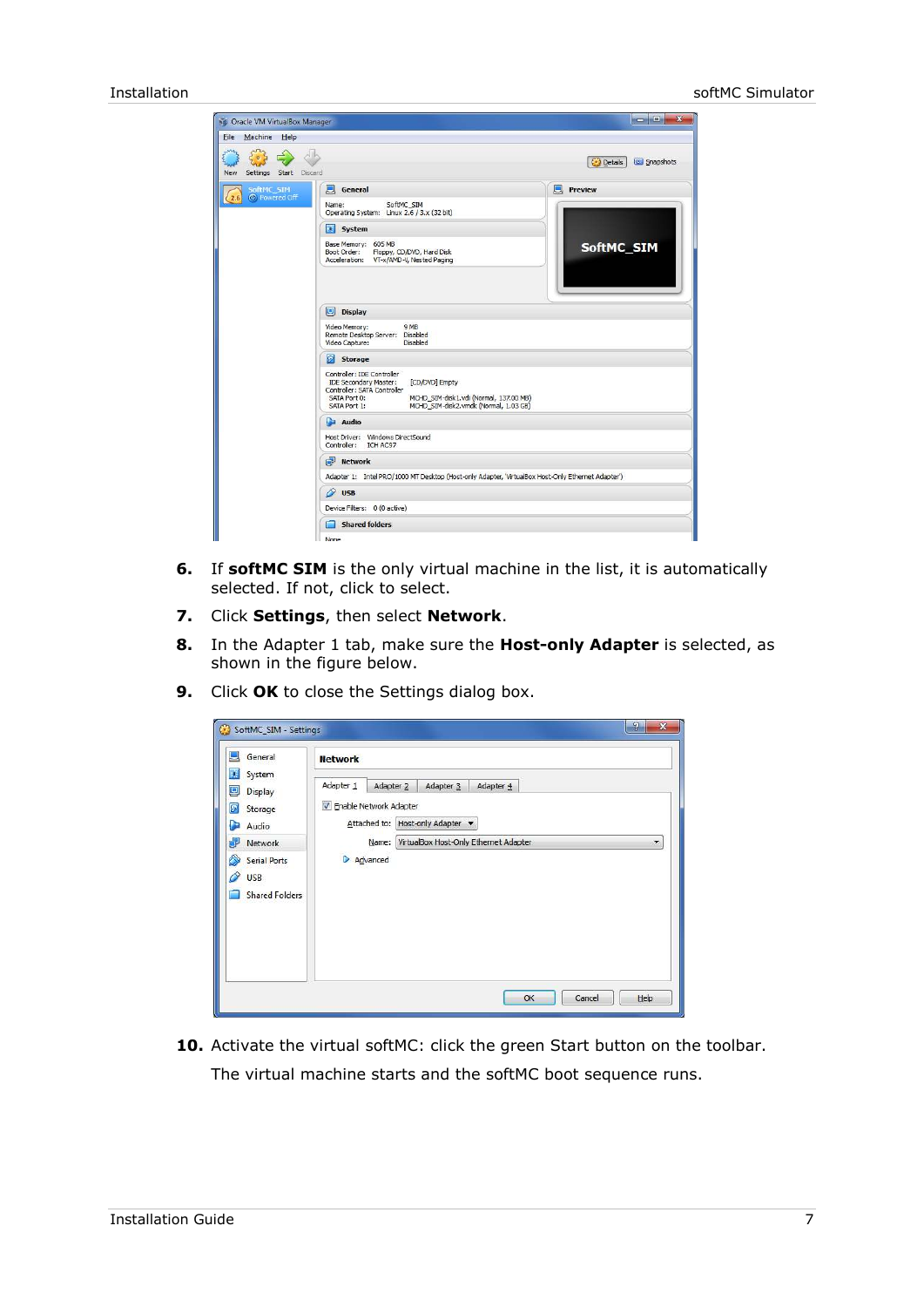| SoftMC_SIM (Snapshot 1) [Running] - Oracle VM VirtualBox                                                                             |                        | 回<br>$\Sigma$<br>- |
|--------------------------------------------------------------------------------------------------------------------------------------|------------------------|--------------------|
| Machine View Devices Help                                                                                                            |                        |                    |
|                                                                                                                                      |                        |                    |
| You have the Auto capture keyboard option turned on. This will cause the Virtual Machine to automatically capture the keyboard every |                        | 图图                 |
| SERCOS communications OK                                                                                                             |                        |                    |
| FLASH and File system OK                                                                                                             |                        |                    |
| Error handler<br>ПK                                                                                                                  |                        |                    |
| System Clock<br>ПK                                                                                                                   |                        |                    |
| Translator<br>ПK<br>/bin/sh: /etc/init.d/set_priorities: not found                                                                   |                        |                    |
| Back-End<br>ПK                                                                                                                       |                        |                    |
| Real Time Scheduler OK                                                                                                               |                        |                    |
| Entry Station(s) OK                                                                                                                  |                        |                    |
| Task Control Block OK                                                                                                                |                        |                    |
| Built-in diagnostic OK                                                                                                               |                        |                    |
| Hardware power-up tests OK<br>SERCOS communications OK                                                                               |                        |                    |
| SERCOS communications OK                                                                                                             |                        |                    |
| Motion module OK                                                                                                                     |                        |                    |
| User Authorization Code specification file OK                                                                                        |                        |                    |
| Hardware power-up tests OK                                                                                                           |                        |                    |
| Serial Number specification  OK<br>User Authorization Code specification file OK                                                     |                        |                    |
| Recorder OK                                                                                                                          |                        |                    |
| Event handler OK                                                                                                                     |                        |                    |
| FastData UDP Server OK                                                                                                               |                        |                    |
|                                                                                                                                      |                        |                    |
|                                                                                                                                      |                        |                    |
| softMCsimulator login:                                                                                                               |                        |                    |
|                                                                                                                                      |                        |                    |
|                                                                                                                                      |                        |                    |
|                                                                                                                                      | $\boxed{\circledcirc}$ |                    |
|                                                                                                                                      |                        |                    |

At the end of the boot sequence, a prompt to login may appear. You can ignore this prompt; no login is required.

The virtual softMC is now ready for use with ControlStudio.

- **Note**: *If the virtual machine does not open, you should contact your IT support, and ask to enable Virtualization in your PC BIOS.*
- **11.** You can minimize the VM VirtualBox window, but do not close it. You can also minimize the VM VirtualBox Manager window.

### <span id="page-7-0"></span>**ControlStudio Download and Install**

If ControlStudio is not already installed, do the following.

- **1.** Go the softMC page on the Servotronix website: <http://www.servotronix.com/product/softmc3-compact-motion-controller/> Note: download same ControlStudio either from softMC 3 or softMC 7
- **2.** In the Downloads section, select the Software tab, and download the compressed **softMC ControlStudio GUI** installation file (ControlStudio-GUI.zip).
- **3.** Run the **ControlStudioSetup** executable file to install ControlStudio on your computer.
- **4.** When installation is complete, start ControlStudio from the software icon on your desktop.

ControlStudio opens.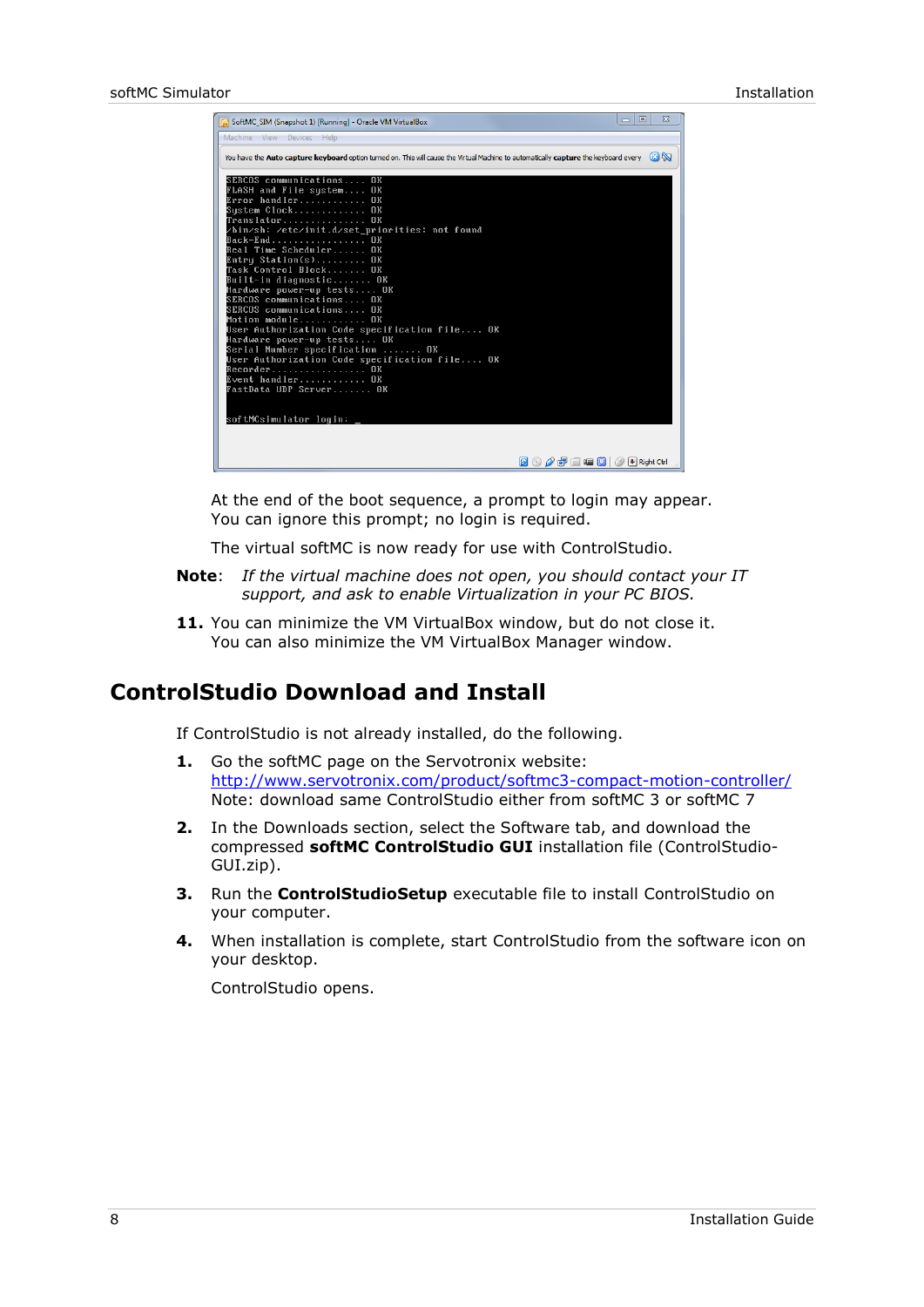| C controlStudio -                      |                                                                        | $\sim$ $\Omega$ $\times$ |
|----------------------------------------|------------------------------------------------------------------------|--------------------------|
| Eile Edit Debug View Tools Window Help |                                                                        |                          |
|                                        | <b>DERSIA DE TO OR A GIORDO ESEE DO DRA DE MIA DE FUDIO CANDER P</b>   |                          |
| File View                              | <b>v 0</b> x Translator Error                                          | $-9x$                    |
|                                        |                                                                        | î                        |
|                                        |                                                                        |                          |
|                                        |                                                                        | Ç                        |
|                                        | $\leftarrow$ m                                                         |                          |
|                                        | Message Log Translator Error                                           |                          |
|                                        | Terminal (Working folder: "C:\Users\owner\AppData\Local\Temp")         | $+ 2x$                   |
|                                        | $\rightarrow$                                                          | ň                        |
|                                        |                                                                        | 高                        |
|                                        |                                                                        | 国市                       |
|                                        |                                                                        | $\overline{\phantom{a}}$ |
|                                        | $\sim$ $\sim$ $\sim$                                                   | 天空                       |
|                                        | 4 <b>3 x</b>                                                           | $\mathbf{b}$<br>呈        |
|                                        | 陟                                                                      | crip a                   |
|                                        |                                                                        | $\sim$                   |
|                                        |                                                                        |                          |
|                                        |                                                                        |                          |
|                                        |                                                                        |                          |
|                                        | $\epsilon = \frac{m}{2}$                                               | ٠                        |
|                                        |                                                                        | <b>Aumous</b> Stadio     |
|                                        | Watch                                                                  | $-7x$                    |
|                                        | Variable Name<br>Value<br>Context                                      |                          |
|                                        | $\mathbf{\times}$                                                      |                          |
|                                        |                                                                        |                          |
|                                        |                                                                        |                          |
| Nethod View La File View               |                                                                        |                          |
| <b>C</b> File Manager                  |                                                                        |                          |
| Ready                                  | Ln 1, Col 1 Snot connected CAP NUM SCRL 08:29:57 2014 UCHAN 14 Youn Di |                          |

**Note**: If ControlStudio opens without Terminal and/or programming panes, go to the View menu, and select Perspectives > Load Default.

| Tools<br>File<br>Help<br>View<br>図<br><b>Controller Monitor</b><br><b>A A A CIOGOO FIEIO O A A</b><br>Controller WebInfo<br>File Vier<br>anslator Error<br><b>File Manager</b><br>Сī<br><b>File View</b><br>ö<br>F1<br><b>Help Window</b><br>k a<br>Message Log<br>$\checkmark$<br>粵<br><b>Method View</b><br>$\mathbf{H}$<br>Message Log<br>Translator Error<br>Properties<br>$\checkmark$<br><b>Realtime Display</b><br>$\infty$<br>erminal (Working folder: "C:\Users\owner\AppData\Local\Temp")<br>$\sqrt{2}$<br>$\rightarrow$<br>Signal Recorder<br>Settings<br><b>PT</b><br>可<br><b>Task Manager</b><br>$\overline{\mathbf{z}}$<br>Terminal<br><b>Translator Error</b><br>æ<br>Ш<br>脚<br>Watch Window<br>Toolbars<br>Þ<br><b>Status Bar</b><br>$\checkmark$<br>Perspectives<br>٠<br>Load "Default"<br>$Ctrl + 0$ | controlStudio |                           |  |
|------------------------------------------------------------------------------------------------------------------------------------------------------------------------------------------------------------------------------------------------------------------------------------------------------------------------------------------------------------------------------------------------------------------------------------------------------------------------------------------------------------------------------------------------------------------------------------------------------------------------------------------------------------------------------------------------------------------------------------------------------------------------------------------------------------------------|---------------|---------------------------|--|
|                                                                                                                                                                                                                                                                                                                                                                                                                                                                                                                                                                                                                                                                                                                                                                                                                        |               |                           |  |
| e<br>Save Perspective                                                                                                                                                                                                                                                                                                                                                                                                                                                                                                                                                                                                                                                                                                                                                                                                  |               | <b>Full Screen</b><br>F12 |  |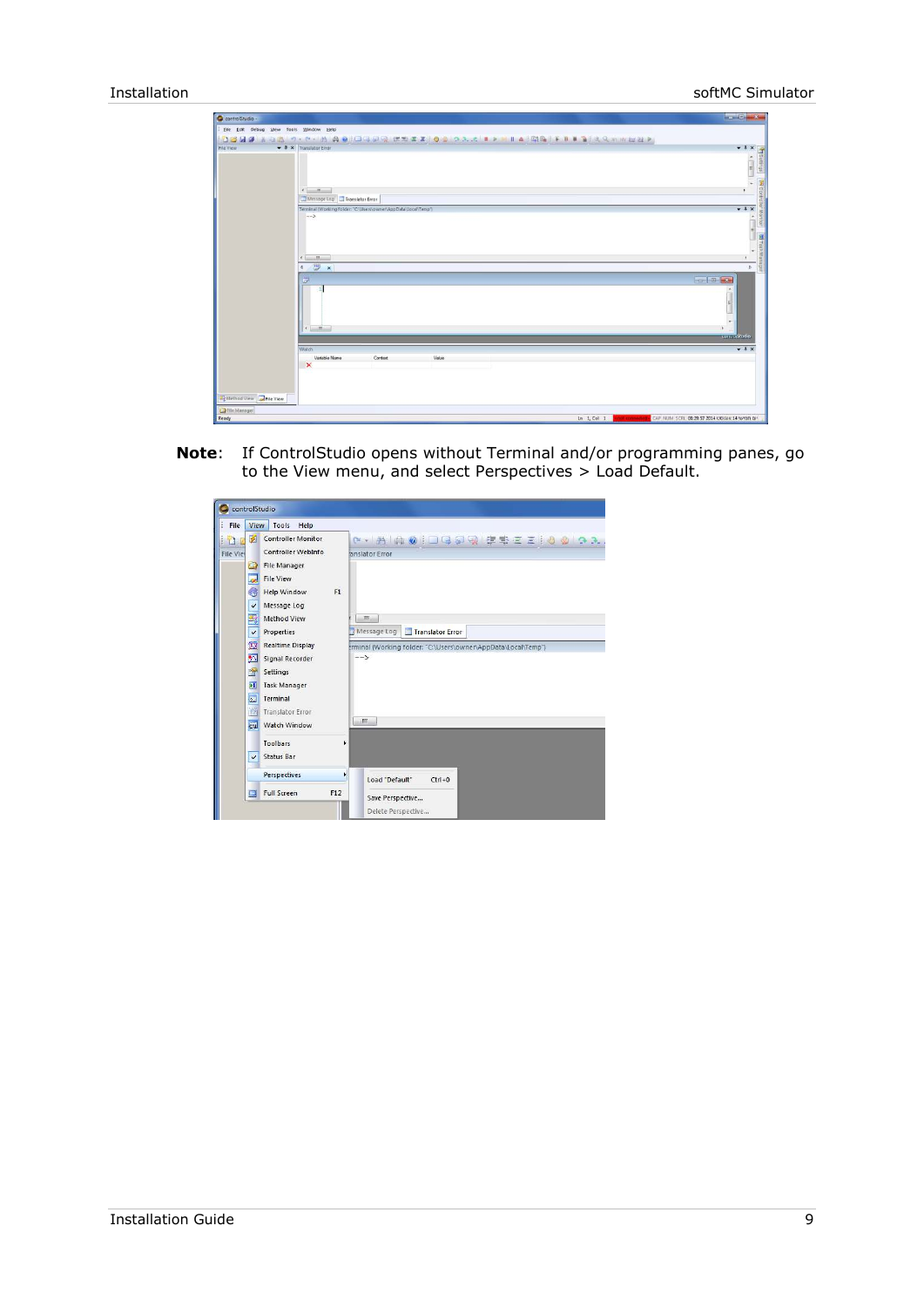## <span id="page-9-0"></span>**3 ControlStudio Simulator Setup**

- **1.** Launch ControlStudio if it is not already open.
- **2.** Hover the mouse cursor on the **Settings** tab at the upper right of the screen. The Settings pane slides open.

|        | <b>Settings</b>             | + ×                    |                           |
|--------|-----------------------------|------------------------|---------------------------|
| $\Box$ | <b>Source Code Editor</b>   |                        |                           |
|        | Fort                        | Courier New(10)        |                           |
|        | Use spaces                  | True                   | Settings                  |
|        | Tab size                    | 2                      |                           |
|        | Outlining                   | False                  | 乥                         |
|        | <b>External Text Editor</b> |                        |                           |
|        | External Text Editor Arg    |                        | <b>Controller Monitor</b> |
|        | General                     |                        |                           |
|        | Autobide animation          | True                   |                           |
|        | Open last solution at sta   | False                  |                           |
|        | <b>Multi-instances</b>      | False                  |                           |
|        | Webinfo start page          |                        |                           |
|        | Help source address         | softmc.servotronix.com | 圃                         |
|        | □ Motion bus                |                        |                           |
|        | <b>Bus number</b>           | o                      | Fask Manage               |
|        | $\Box$ Cycle time           |                        |                           |
|        | Cycle time dialog           | True                   |                           |
|        | Default cycle time          |                        |                           |
|        | □ Watch Window              |                        |                           |
|        | Refresh cycle               | 2000                   |                           |
| F.     | <b>Terminal</b>             |                        |                           |
|        | Fort                        | Courier New(10)        |                           |
| $\Box$ | <b>Translator Error</b>     |                        |                           |
|        | Fort                        | Courier New(10)        |                           |
|        | $\boxminus$ Message Log     |                        |                           |
|        | Show service messages       | False                  |                           |
|        | <b>Maximum Lines</b>        | 1000                   |                           |
|        | <b>E</b> File Manager       |                        |                           |
|        | Show overwrite warnings     | True                   |                           |
|        | □ Controller Monitor        |                        |                           |
|        | <b>TCP/IP</b> connection    | Dedicated              |                           |
|        | Auto connect at startup     | False                  |                           |
|        | Auto connect Serial Nu      |                        |                           |
|        | Send timeout (ms)           | 3000                   |                           |
|        | Receive timeout (ms)        | 3000                   |                           |
|        |                             |                        |                           |
|        |                             |                        |                           |

**3.** Set the TCP/IP Connection to **Automatic IP**.

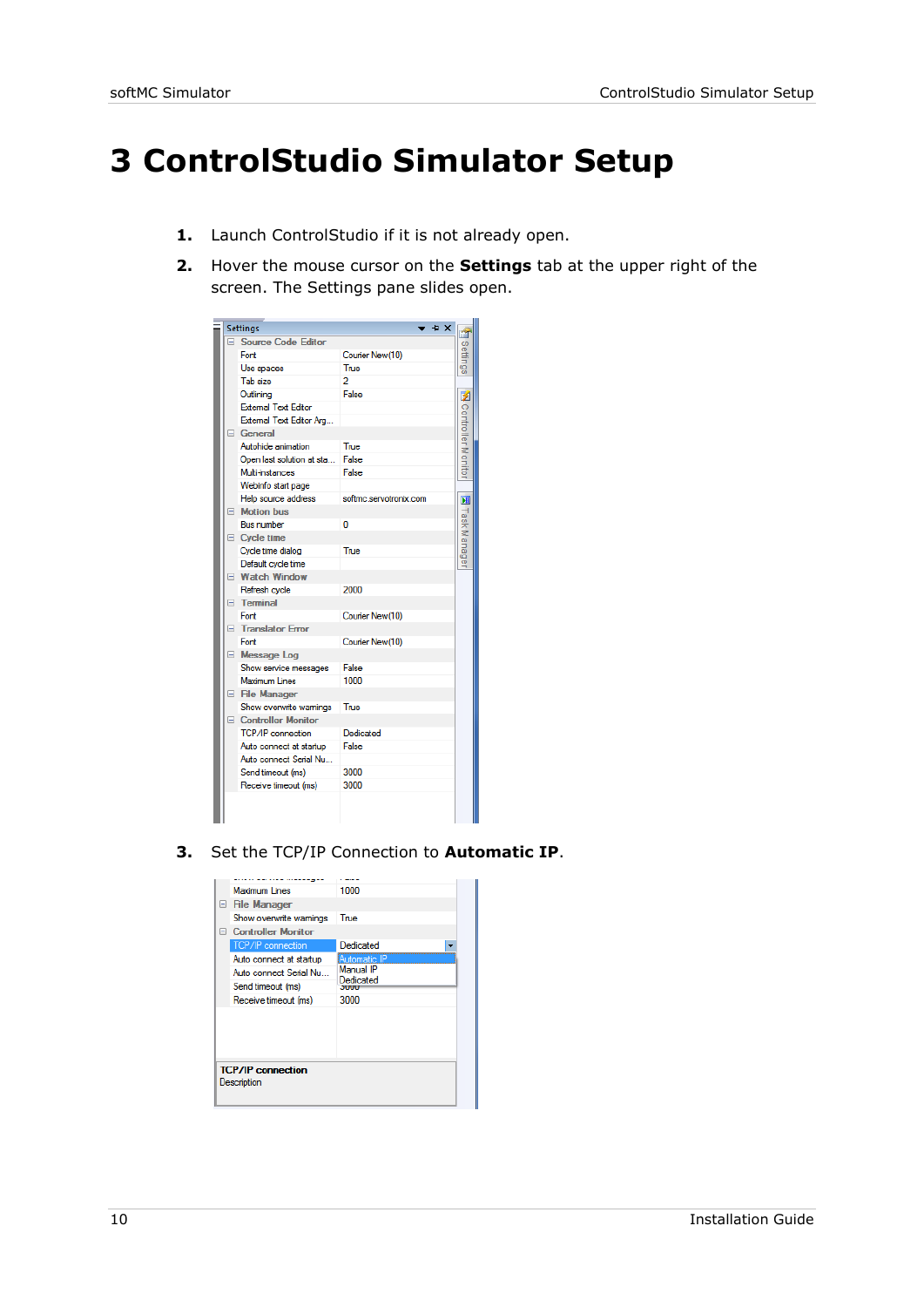- **4.** Hover the mouse cursor on the **Controller Monitor** tab at the right side of the screen. The Controller Monitor pane slides open.
- **5.** Click the **Refresh** (controller list) button.

| <b>Controller Monitor</b><br><b>46288</b><br>ø |                   |                      | + x                           |
|------------------------------------------------|-------------------|----------------------|-------------------------------|
| Name                                           | <b>IP Address</b> | <b>Serial Number</b> | Settings<br><b>Dip Switch</b> |
|                                                |                   |                      | <b>SA</b> Controller Monitor  |
|                                                |                   | Refreshing           |                               |
|                                                |                   | controller list      | E Task I                      |

The simulated softMC appears in the pane as **No name** and/or serial number **S01A-999**.

| <b>Controller Monitor</b><br><b>1928</b><br>۰ |                                               |                      | $\rightarrow$ $\rightarrow$ $\times$ |
|-----------------------------------------------|-----------------------------------------------|----------------------|--------------------------------------|
| Name                                          | <b>IP Address</b><br>$\overline{\phantom{a}}$ | <b>Serial Number</b> | Settings<br><b>Dip Switch</b>        |
| No name<br>٠                                  | 192.168.56.102                                | S01A-999             | 0<br>Controller Monitor              |

**6.** Select the softMC [No name], and then click the **Connect** button.

| <b>Controller Monitor</b><br>2 1 3 2 3 1      |               | $\rightarrow$ $\rightarrow$ $\times$ |                    |
|-----------------------------------------------|---------------|--------------------------------------|--------------------|
| Name<br><b>Connect</b>                        | <b>Number</b> | <b>Dip Switch</b>                    | Settings           |
| No nai<br>Connect to the selected controller. | $-999$        | $\overline{0}$                       |                    |
|                                               |               |                                      | Controller Monitor |

Once Control Studio is connected to the softMC, the name and IP of the softMC are highlighted in green at the bottom of the screen.

No name SN: 501A-999 IP: 192.168.56.101 CAP NUM SCRL 16:56:17 2015

**7.** You can now control and query the simulated softMC.

For example, go to the Terminal window, and verify the softMC firmware version:

```
At the --> prompt, enter: ?ver
```

```
Terminal (Working folder: "C:\Users\owner\AppData\Local\Temp")
 -->?ver
Version Number = SIM 0.4.13.1rc1-C2, Date = Oct 6 2014 [12:41:10]
 \rightarrow
```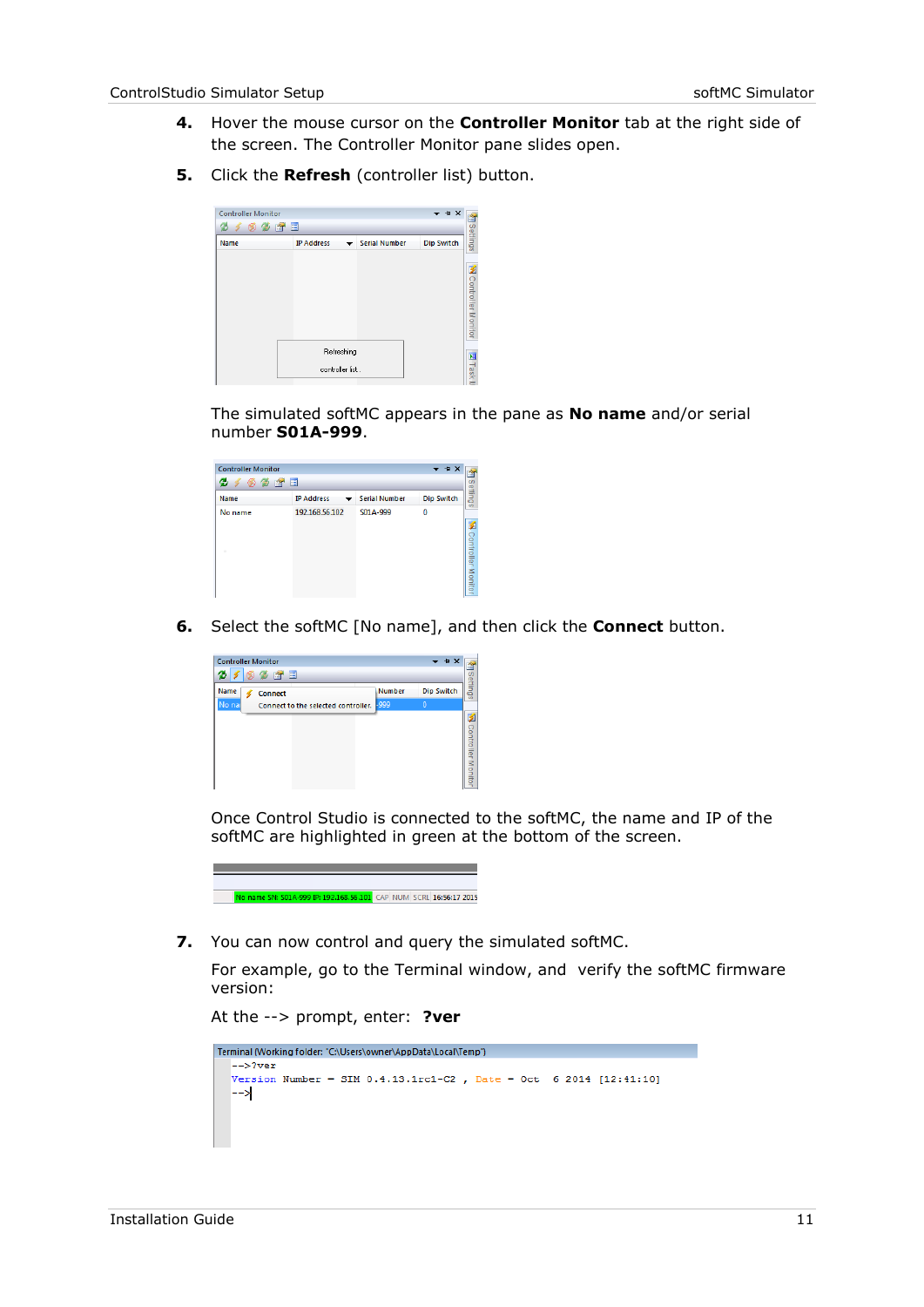**8.** Again in Terminal, enter the command: **reset all**

**Reset all** unloads all currently loaded program and library files, and runs the CONFIG.PRG configuration file.

In the softMC Simulator, the configuration file defines a system with 4 axes.

| Message Log                                                          |
|----------------------------------------------------------------------|
| $MC$ Tutoring $-4$ Axes system                                       |
| m.<br>$\overline{a}$                                                 |
| Message Log   H Translator Error                                     |
| Terminal (Working folder: "C:\Users\owner\AppData\Local\Temp")       |
| $--$ >?ver                                                           |
| Version Number = SIM $0.4.13.1$ rc1-C2, Date = Oct 6 2014 [12:41:10] |
| -->reset all                                                         |
| $\rightarrow$                                                        |
| m.<br>∢                                                              |
| 쁝<br>◁<br>$\boldsymbol{\mathsf{x}}$                                  |